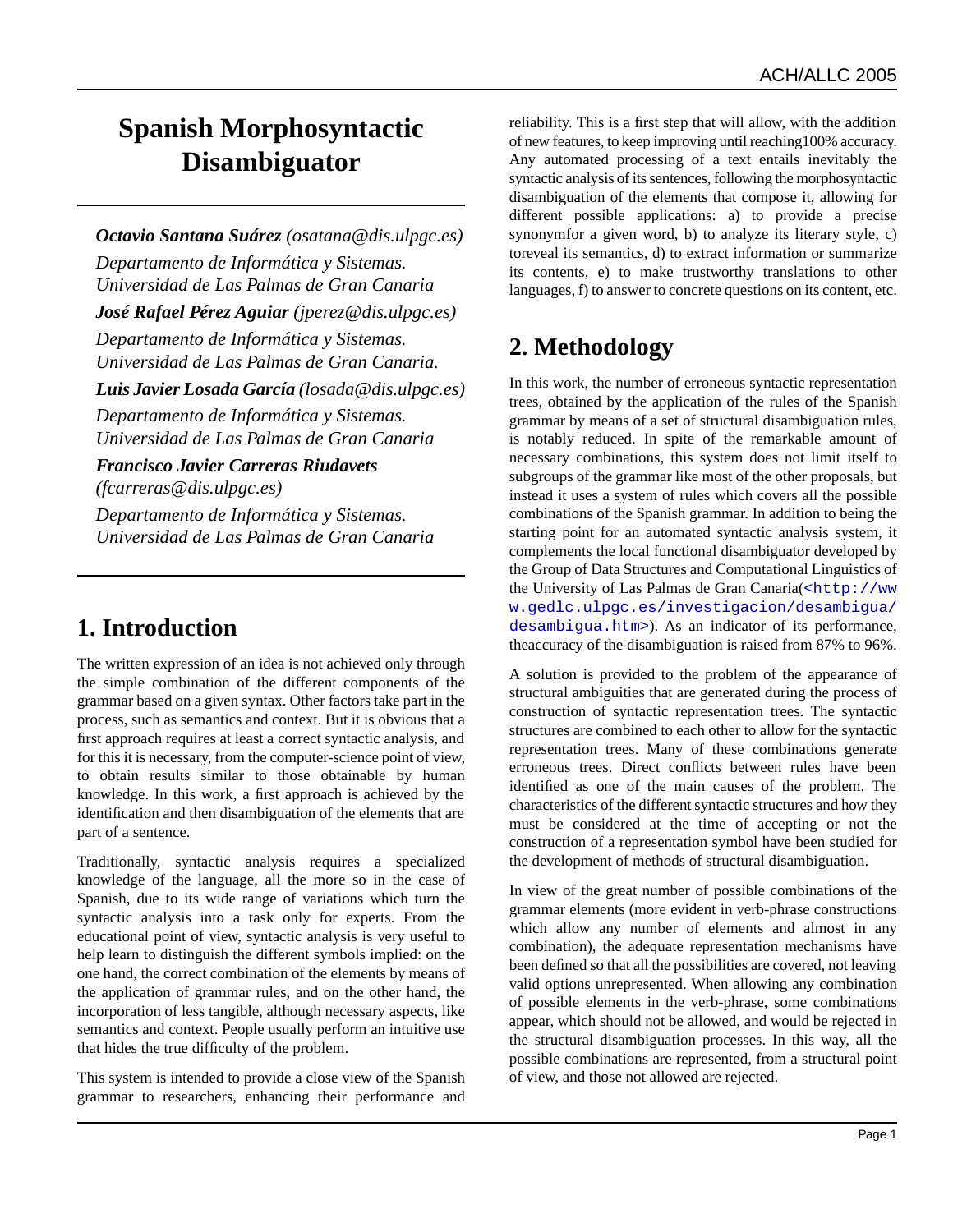Groups of semantic identification oriented to the recognition of syntactic structures are catalogued. The processes of structural disambiguation include some rules that introduce semantic information. The generated lists have been obtained from the tables of the ideological dictionaries that can be related to certain syntactic structures.

#### **3. Knowledge base**

The grammar used is based mainly on the description made<br>by Gili Gaya. To achieve maximum system completeness by Gili Gaya. To achieve maximum system completeness and include all the syntactic structures that can appear we followed Gutiérrez Araus. The examplescited by Gómez Torrego (2002a, 2002b), were useful to test the system and contributed mainly to illustrate the aspects relative to the compound sentences that remained to be refined.

For this work, the tagger developed by GEDLC was used ([<h](http://www.gedlc.ulpgc.es/investigacion/scogeme02/lematiza.htm) [ttp://www.gedlc.ulpgc.es/investigacion/sco](http://www.gedlc.ulpgc.es/investigacion/scogeme02/lematiza.htm) [geme02/lematiza.htm>](http://www.gedlc.ulpgc.es/investigacion/scogeme02/lematiza.htm)) which gathers the main lexicographical repertoires of the Spanish language<sup>1</sup>, and admits 151103 canonical forms and something more than 4900000 inflectioned and derived forms (without adding the inherent extension to the prefixes and the enclitic pronouns that have also been contemplated).

#### **4. Related works**

There are other authors that approach this problem for the Spanish language from diverse points of view. In the same way as our work, which can be used for free at discretion through the Internet ([<http://www.gedlc.ulpgc.es/invest](http://www.gedlc.ulpgc.es/investigacion/desambigua/morfosintactico.htm) [igacion/desambigua/morfosintactico.htm>](http://www.gedlc.ulpgc.es/investigacion/desambigua/morfosintactico.htm)), we have only been able to find oneother operative tool of this kind on the network: the parser from the Center of Language and Computing of the University of Barcelona. Given the high complexity of the problem, they have chosen to write down exclusively those elements that are explicitly present in the sentence, which had led them to a simplified treatment of some syntactic aspects like coordination and some subordinated types that they leave unsolved. Also, they abandon the concept of sentence understood like noun-phrase and verb-phrase, optingfor a list of components instead.

Although the computer methodologies applied are different, they try to reach the same objectives. Our work is based on the real and complete study of: a) a Spanish grammar that includes all the possibilities available in the written language, b) the direct structural ambiguities that cause the appearance of multiple syntactic representation trees, c) the symbols that cannot cover all the sentence, d) the complex verbal form, e) other situations where ambiguities can be solved based on linguistic knowledge about words, grammar categories and objects involved, and f) the considerations for the generation of the predicate symbol. Nevertheless, other methodologies apply statistical criteria for the resolution of ambiguities, with the consequent loss of reliability for unfrequent cases. The richness of our language and, particularly, the writers' freedom in the construction of syntactic structuresmakes usreconsider the probabilistic methods as the only solution to this complex problem.

## **5 Conclusions**

This work is not limited to subsets of the grammar, but is based instead on a system of rules for the Spanish his work is not limited to subsets of the grammar, but is grammar in spite of the remarkable quantity of necessary combinations.

It provides a solution to the problem of the appearance of functional ambiguities. First a disambiguation process is applied, based on local syntactic structures that reach an accuracy of 87%; and second, another disambiguation process is applied, based on trees of syntactic representation that improve the averageaccuracy level up to 96%.

The importance of this work lies on the fact that it fosters the development of future applications, because:

- 1. It accelerates the process of syntactic analysis when pruning incorrect structures.
- 2. It improves the precision in the results of advanced word searches.
- 3. It allows the discarding of non valid options in information extraction.
- 4. It detects grammatical errors in the written constructions.

1. Alvar Ezquerra; Casares; García Márquez & Hernández; Diccionario General de la Lengua Española Vox; Gran Diccionario de la Lengua Española; Gran Diccionario de Sinónimos y Antónimos; Moline; Real Academia Española.

### **Bibliography**

Bosque, I., V. Demonte, and F. Lázaro Carreter. *Gramática descriptiva de la lengua española.* Madrid: Espasa, 1999.

Casares, J. *Diccionario ideológico de la lengua española.* Barcelona: Gustavo Gili, 1994.

*Diccionario General de la Lengua Española Vox, Edición en CD-ROM.* Barcelona: Biblograf, S.A., 1997.